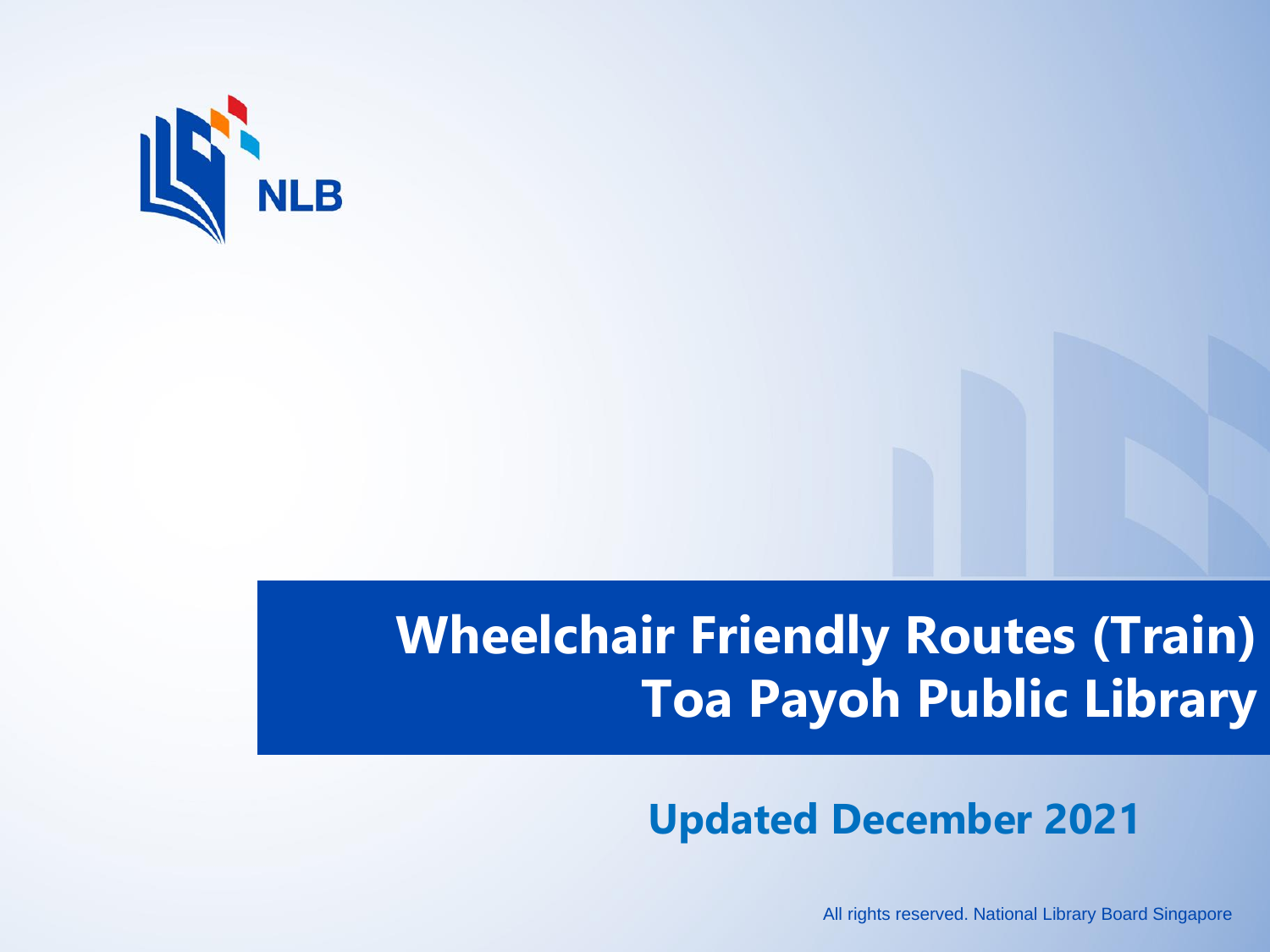## **From Toa Payoh MRT Station (NS19) to Toa Payoh Public Library**



All rights reserved. National Library Board Singapore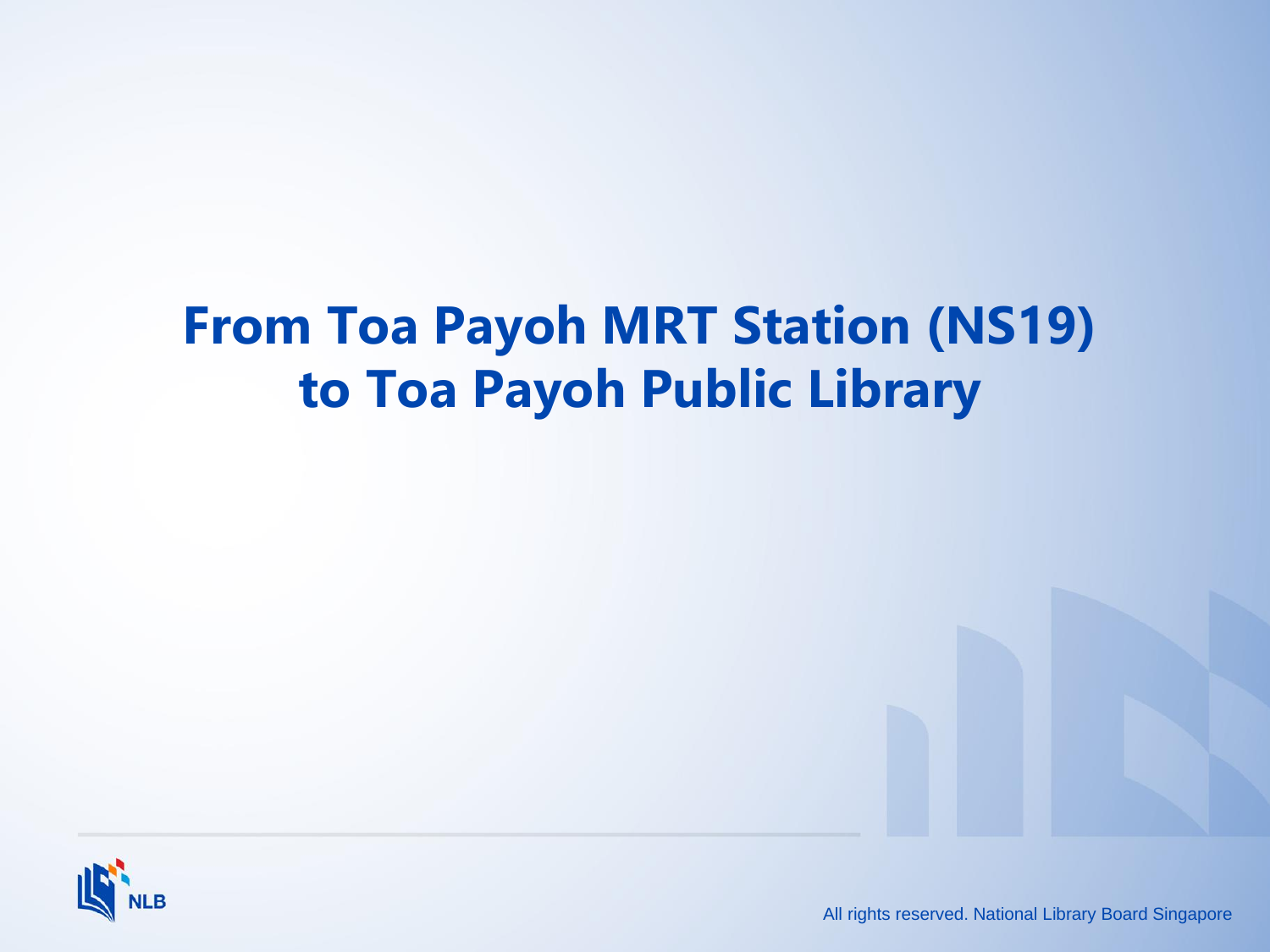

1. At Toa Payoh MRT station, take the lift up to Level 2



3. Go pass the shops and turn right





2. Exit the lift and turn left. Go straight



4. This is what I will see. Head towards the traffic light and cross over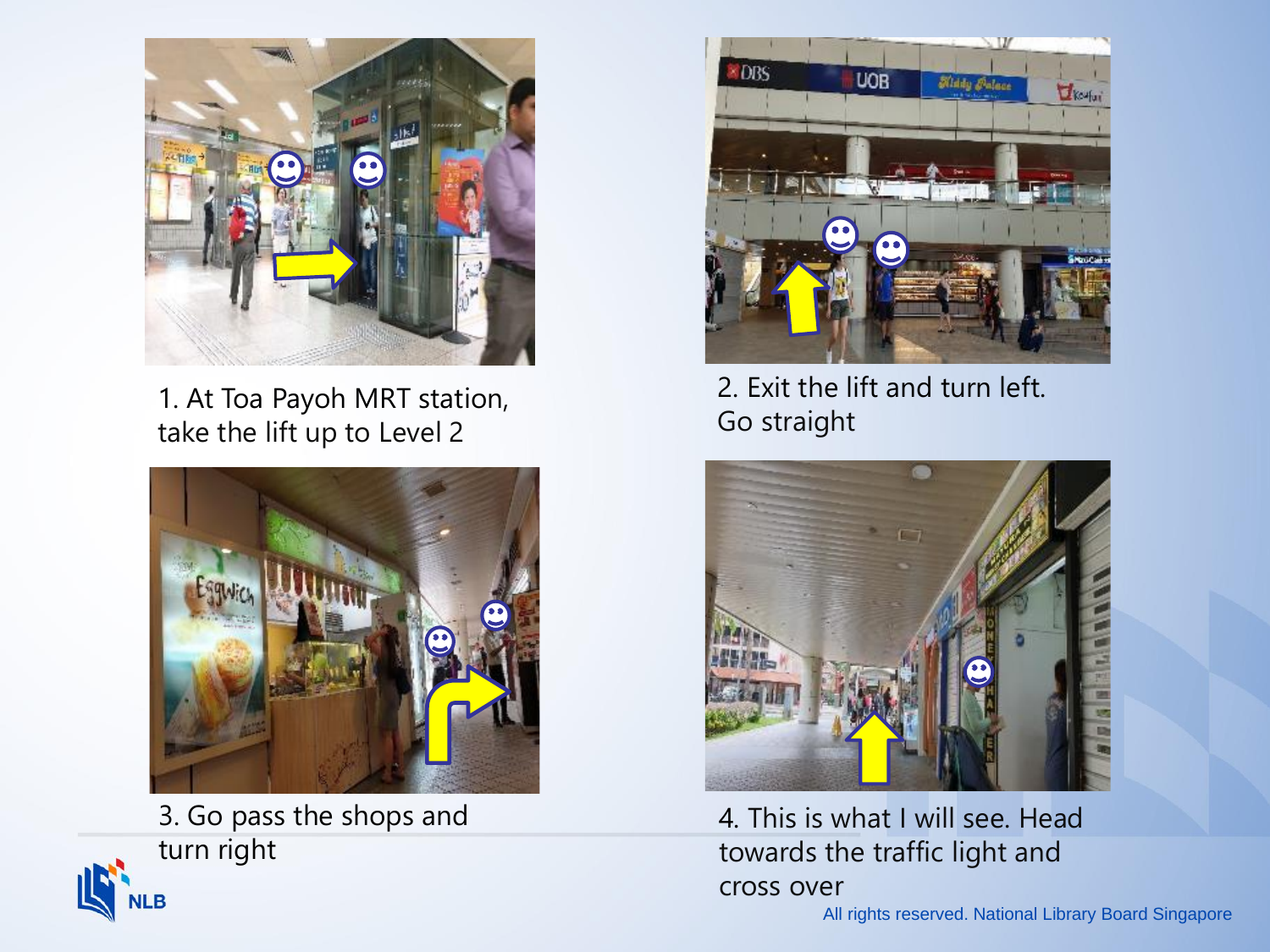

5. For **sheltered route**, go right (circled in picture). For **unsheltered route**, go slight left, and down the ramp

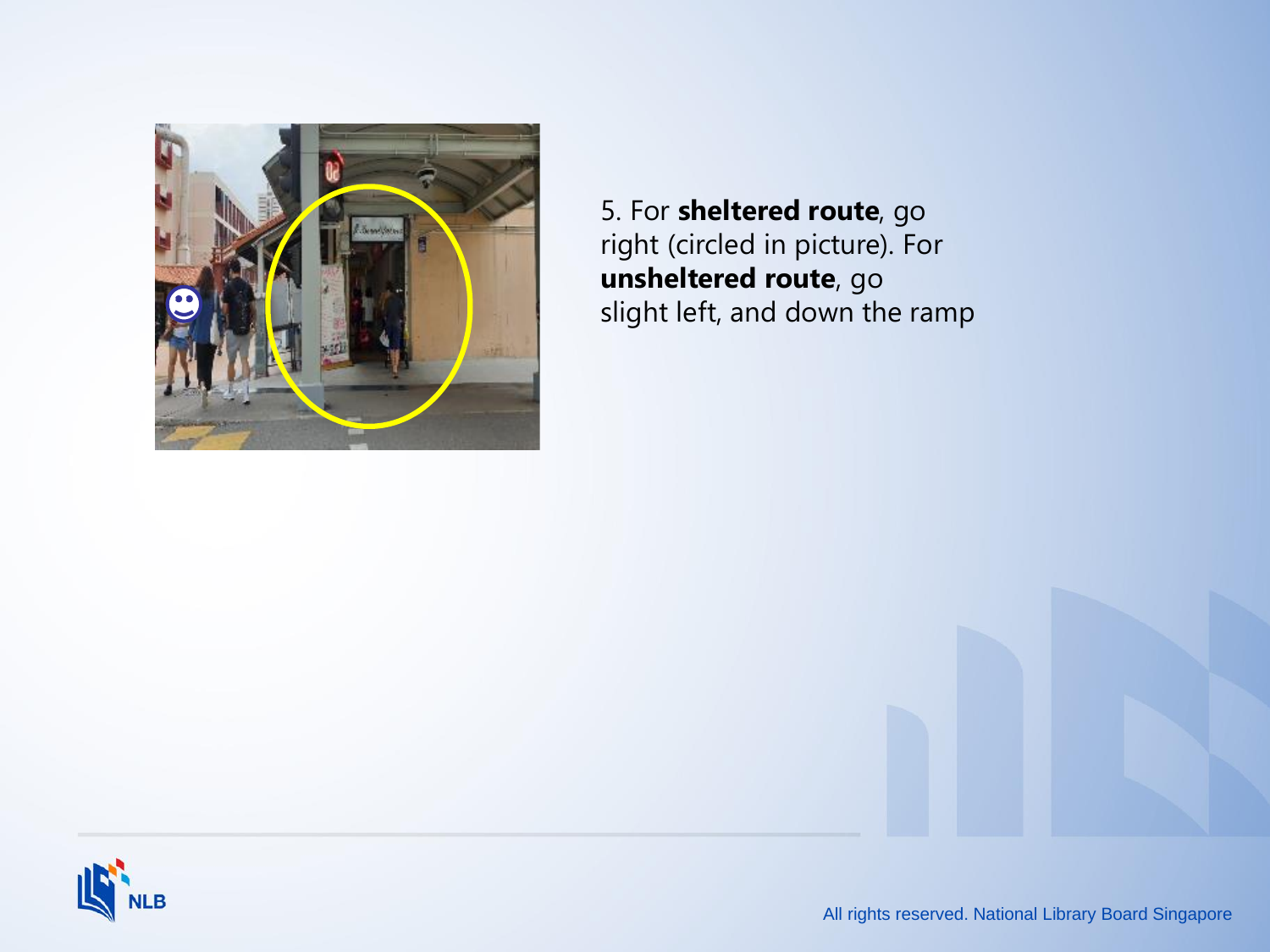

6a. For **unsheltered route**, go down the ramp slowly



5 8a. I will see the Toa Payoh Public Library building



7a. Go straight pass the shops



All rights reserved. National Library Board Singapore 9a. Head straight. Then, turn left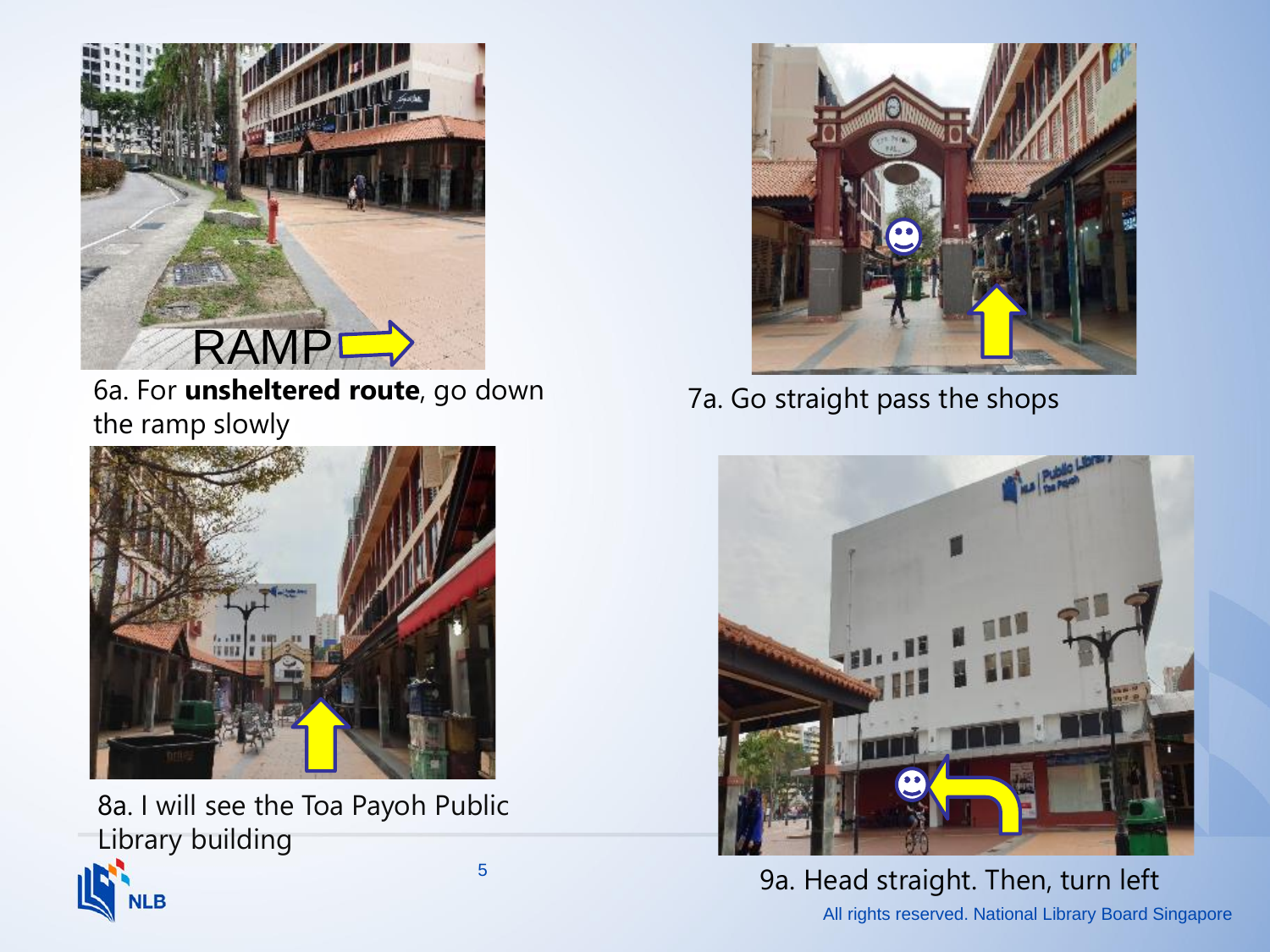

10a. Turn right. I have reached Toa Payoh Public Library



11a. Welcome to Toa Payoh Public Library!